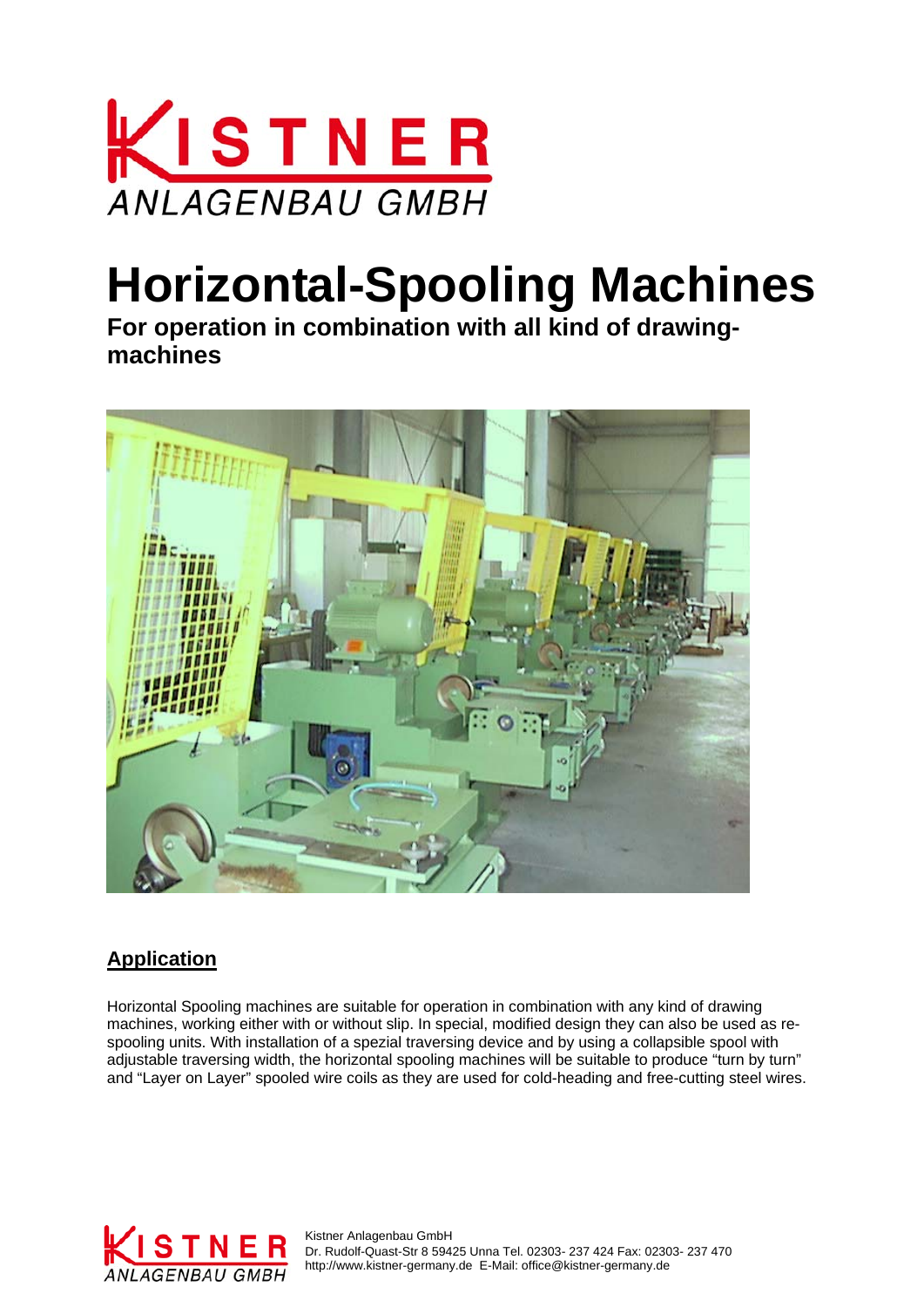#### **Mechanical design features**

- **Spooler housing made of strong welded structural** steelwork
- Clamping of spool between pintles by electric gearmotor and threaded spindle
- **E** Lifting and lowering device for the spool by individual hydraulic system
- **Traversing device with adjustable traversing width** and infinitely adjustable traversing speed by tooth belt and frequency-controlled AC gear-motor
- **-** Disc brake, mounted on spindle of driven pintle
- **Safety devices according to EN-Standard**



Special traversing device

## **Electrical design features**

- Main drive by water-cooled AC motor = low noise level and environment emission;
- option: air cooled by individual fan
- **SIEMENS frequency converter**
- **•** Control either as speed regulation in connection with a dancer roll system or as tension control
- with a dancer roll system



-turn by turn- and layer-on-layer- spooled coil on collapsible spool

## **Technical Data**

| Size | Flange dia of<br>spool mm | max. speed<br>met / sec. | Wire dia.<br>mm | installed motor<br>power kW |
|------|---------------------------|--------------------------|-----------------|-----------------------------|
| 1250 | 1250                      | 20                       | $2,00 - 14,00$  | 45                          |
| 1000 | 1000                      | 25                       | $1,80 - 12,00$  | 37                          |
| 800  | 800                       | 25                       | $0.50 - 6.00$   | 22                          |
| 630  | 630                       | 25                       | $0,40 - 3,00$   | 11                          |
| 400  | 400                       | 25                       | $0,15 - 1,50$   | $\overline{4}$              |

Modifications reserved without prior notice.